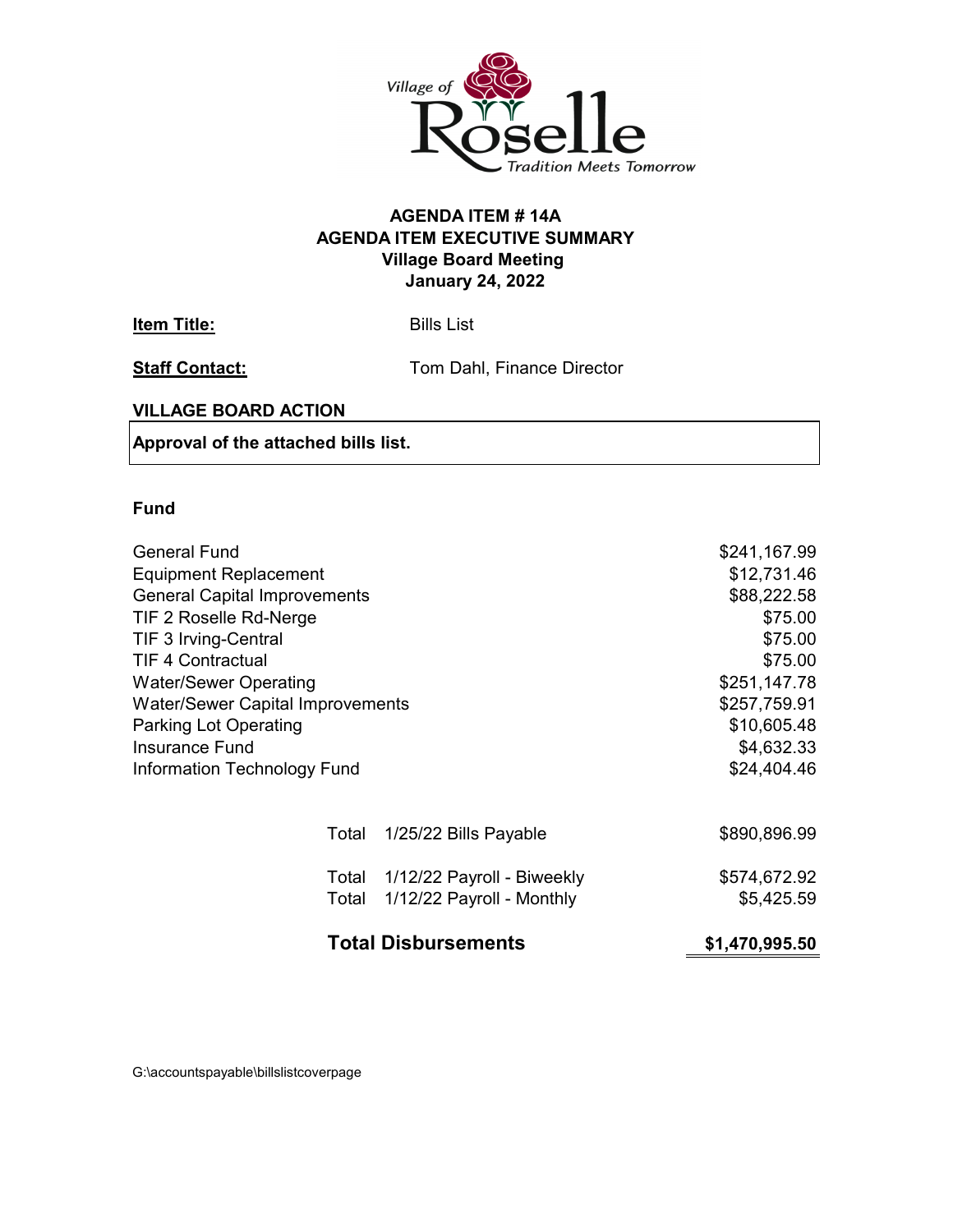## **VILLAGE OF ROSELLE WARRANT LIST 1/25/2022**

## **VENDOR DESCRIPTION AMOUNT**

| <b>ACE HARDWARE</b>                       | <b>SUPPLIES</b>                              | 501.52     |
|-------------------------------------------|----------------------------------------------|------------|
| <b>ACTION LOCK &amp; KEY</b>              | REMOVAL OF LOCKS/HARDWARE FOR PAINTING       | 525.00     |
| <b>AIR ONE EQUIPMENT</b>                  | <b>EQUIPMENT MAINTENANCE</b>                 | 192.00     |
| <b>ALM GROUP</b>                          | <b>SNOW REMOVAL</b>                          | 19,126.04  |
| <b>AMPERAGE</b>                           | <b>SUPPLIES</b>                              | 132.91     |
| <b>ARAMARK</b>                            | <b>MAT SERVICE</b>                           | 76.87      |
| <b>ARCHITECTURAL TESTING</b>              | HISTORY MUSEUM PROPERTY CONDITION ASSESSMENT | 2,800.00   |
| AT&T                                      | <b>TELEPHONE</b>                             | 1,633.19   |
| <b>AXON ENTERPRISE</b>                    | <b>TASER SUPPLIES</b>                        | 1,310.40   |
| <b>BADGER METER</b>                       | SOFTWARE SERVICE FOR FY 2022                 | 4,040.00   |
| <b>BLUE LINE LEARNING GROUP</b>           | <b>TRAINING</b>                              | 800.00     |
| <b>BRICKS, CARON</b>                      | <b>REFUND JURY DUTY</b>                      | 15.40      |
| <b>BRIDGEPAY</b>                          | <b>TRANSACTION FEES</b>                      | 8.50       |
| <b>BUONINCONTRO, ANITA</b>                | REFUND FINAL WATER BILL CREDIT               | 123.28     |
| <b>CERTIFIED POWER</b>                    | <b>AUTO PARTS</b>                            | 165.58     |
| <b>CHRISTOPHER BURKE</b>                  | CONTROLLED BURNS OF WETLAND AREAS            | 5,230.22   |
| <b>CINTAS</b>                             | <b>SHOP TOWEL &amp; MAT SERVICE</b>          | 140.58     |
| <b>CIVILTECH ENGINEERING</b>              | <b>ENGINEERING SERVICES</b>                  | 9,964.67   |
| <b>COM ED</b>                             | <b>ELECTRICITY</b>                           | 130.30     |
| <b>CONSERV FS</b>                         | <b>DIESEL FUEL</b>                           | 3,311.10   |
| <b>COSTAR</b>                             | COMMERCIAL PROPERTY LISTING SUBSCRIPTION     | 450.00     |
| <b>CWKK CRIMEDEX</b>                      | <b>MEMBERSHIP</b>                            | 79.00      |
| <b>DAILY HERALD</b>                       | <b>SUBSCRIPTION</b>                          | 136.00     |
| <b>DAVIS, DWIGHT</b>                      | REIMBURSE ACADEMY EXPENSES                   | 251.93     |
| <b>DUCOMM</b>                             | <b>QUARTERLY SHARES</b>                      | 127,929.61 |
| <b>DUPAGE WATER COMMISSION</b>            | <b>WATER AGGREGATE</b>                       | 216,473.32 |
| <b>DUSSARD, OCTAVIA</b>                   | REIMBURSE CARD EXPENSE                       | 13.62      |
| <b>EAGLE ENGRAVING</b>                    | <b>ENGRAVING</b>                             | 45.00      |
| <b>ELKIN, RICHARD L.</b>                  | REFUND FINAL WATER BILL CREDIT               | 107.22     |
| <b>FBI NAT ACADEMY ASSOC</b>              | <b>MEMBERSHIP</b>                            | 120.00     |
| <b>FEDERAL EXPRESS</b>                    | <b>FREIGHT</b>                               | 73.00      |
| <b>FH PASCHEN</b>                         | PUBLIC WORKS BUILDING IMPROVEMENTS           | 78,504.75  |
| <b>FLAGS USA</b>                          | <b>FLAGS</b>                                 | 200.00     |
| <b>FLEET SAFETY SUPPLY</b>                | <b>SQUAD CAR EQUIPMENT</b>                   | 12,731.46  |
| <b>FULLIFE SAFETY</b>                     | <b>BOOTS</b>                                 | 127.85     |
| <b>FULTON TECHNOLOGIES</b>                | <b>STREET LIGHT REPAIR</b>                   | 1,990.00   |
| <b>GOBBO, DOMINICK</b>                    | REIMBURSE COMMERCIAL DRIVERS PERMIT EXPENSE  | 20.00      |
| <b>GRAINGER</b>                           | <b>SUPPLIES</b>                              | 1,165.59   |
| <b>HELM SERVICE</b>                       | WATER PRESSURE BLADDER REPLACEMENT           | 13,810.00  |
| <b>HENDERSON PRODUCTS</b>                 | <b>AUTO PARTS</b>                            | 5,773.41   |
| <b>HR GREEN</b>                           | CBO PLAN REVIEWS & INSPECTIONS               | 14,756.24  |
| <b>HUB INTERNATIONAL</b>                  | <b>NOTARY BOND FEES</b>                      | 60.00      |
| <b>IL ENVIRON PROTECTION AGENCY</b>       | IEPA LOAN L17-5420                           | 257,759.91 |
| <b>IL SECRETARY OF STATE</b>              | APPLICATION FOR NOTARY PUBLIC                | 30.00      |
| <b>INTEGRITY MERCHANT SOLUTIONS</b>       | <b>TRANSACTION FEES</b>                      | 557.50     |
| <b>INTL ASSOC CHIEF POLICE</b>            | <b>MEMBERSHIP</b>                            | 190.00     |
| <b>INTL ASSOC PROPERTY &amp; EVIDENCE</b> | <b>MEMBERSHIP</b>                            | 65.00      |
| <b>J&amp;L ENGRAVING</b>                  | PASSPORT TAGS                                | 54.25      |
| <b>JET BRITE CAR WASH</b>                 | <b>CAR WASHES</b>                            | 135.00     |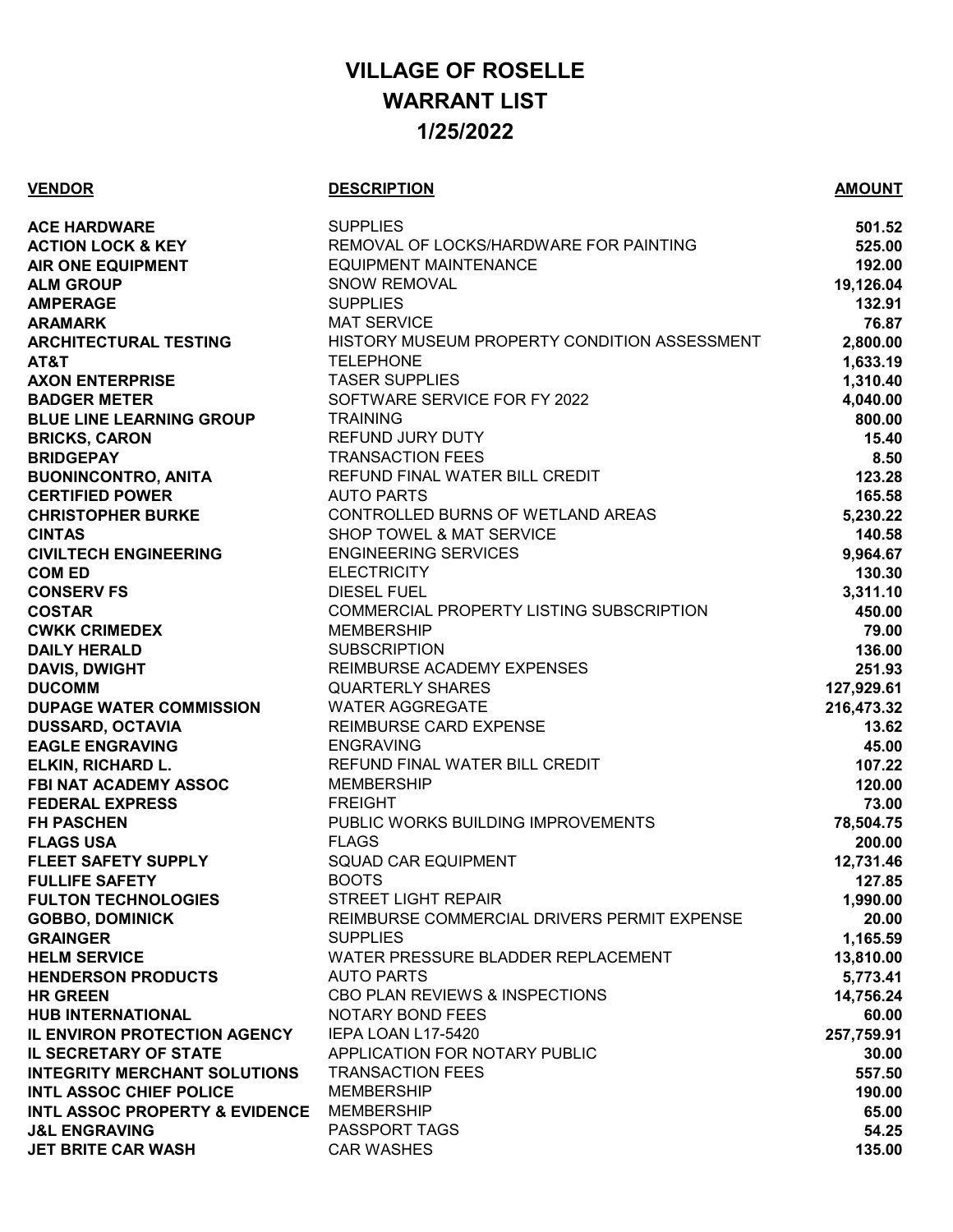## **VILLAGE OF ROSELLE WARRANT LIST 1/25/2022**

## **VENDOR DESCRIPTION AMOUNT**

| LAI, LTD                                   | GAS SAFETY EQUIPMENT-PROGRAMMING & CALIBRATION | 630.00    |
|--------------------------------------------|------------------------------------------------|-----------|
| <b>LAN ELECTRIC</b>                        | <b>PUMP REPAIRS</b>                            | 1,196.00  |
| <b>LIFESAVERS CONFERENCE</b>               | <b>TRAINING</b>                                | 350.00    |
| <b>LIFTOFF LLC</b>                         | MICROSOFT LICENSES                             | 96.00     |
| <b>MACQUEEN EMERGENCY</b>                  | <b>AUTO PARTS</b>                              | 1,323.35  |
| <b>MCCANN INDUSTRIES</b>                   | <b>CONCRETE TOOLS</b>                          | 204.73    |
| <b>MENARDS</b>                             | <b>SUPPLIES</b>                                | 413.19    |
| <b>MERCHANT SOLUTIONS</b>                  | <b>CREDIT CARD FEES</b>                        | 2,223.85  |
| <b>METRO PARAMEDIC SERVICE</b>             | <b>PARAMEDIC SERVICES</b>                      | 12,715.44 |
| MID-STATES ORGANIZED CRIME INFO MEMBERSHIP |                                                | 200.00    |
| <b>MIDWEST OPERATING ENGINEERS</b>         | PW UNION HEALTH INSURANCE                      | 4,632.33  |
| <b>MISTER NATURAL</b>                      | <b>JANITORIAL SERVICES</b>                     | 6,580.07  |
| <b>NAPA AUTO PARTS</b>                     | <b>AUTO PARTS</b>                              | 4,622.65  |
| <b>NAPCO STEEL</b>                         | <b>SUPPLIES</b>                                | 238.40    |
| NORTHEAST MULTI REG TRAINING               | <b>TRAINING</b>                                | 450.00    |
| NORTHEASTERN IL PUBLIC SAFETY              | <b>TRAINING</b>                                | 275.00    |
| <b>OTTOSEN DINOLFO</b>                     | <b>LEGAL SERVICES</b>                          | 3,442.50  |
| <b>PARKMOBILE USA</b>                      | <b>USER FEES</b>                               | 671.05    |
| PAT KEAN FRIENDLY FORD                     | <b>AUTO PARTS</b>                              | 956.93    |
| PILICHIEWICZ, EDYTA                        | REFUND PERFORMANCE BOND                        | 1,000.00  |
| PRESCIENT SOLUTIONS                        | <b>IT SUPPORT</b>                              | 23,732.90 |
| <b>PRINTING PLUS OF ROSELLE</b>            | <b>PRINTING</b>                                | 72.00     |
| <b>PRIORITY PRODUCTS</b>                   | <b>AUTO PARTS</b>                              | 1,030.79  |
| <b>R3 ENVIRONMENTAL</b>                    | DISPOSAL OF HAZARDOUS MATERIAL                 | 2,495.00  |
| <b>RAY O HERRON</b>                        | <b>UNIFORM ITEMS</b>                           | 939.32    |
| <b>RISER, STACIE</b>                       | REIMBURSE FOOD EXPENSE FOR TRAINING            | 53.97     |
| <b>ROBERTSON ANSCHUTZ</b>                  | SPECIAL INVESTIGATIONS                         | 22.25     |
| <b>ROESCH FORD</b>                         | <b>AUTO PARTS</b>                              | 329.12    |
| <b>ROMEOVILLE FIRE ACADEMY</b>             | <b>TRAINING</b>                                | 3,300.00  |
| <b>ROSELLE COMMERCE CENTER</b>             | 2022 ASSESSMENT-FIRST HALF                     | 810.00    |
| <b>RUSH TRUCK</b>                          | <b>AUTO PARTS/SOFTWARE</b>                     | 794.26    |
| <b>SCHMIDT, RAY</b>                        | REFUND FINAL WATER BILL CREDIT                 | 24.57     |
| <b>SELECTMED</b>                           | <b>HEALTH SERVICES</b>                         | 1,550.00  |
| <b>SONITROL</b>                            | <b>SECURITY SERVICES</b>                       | 486.00    |
| <b>SPEER FINANCIAL</b>                     | CONTINUING DISCLOSURE FEE                      | 822.50    |
| <b>STORINO, RAMELLO &amp; DURKIN</b>       | <b>LEGAL SERVICES</b>                          | 540.00    |
| <b>STREICHERS</b>                          | UNIFORM ITEMS/PROTECTIVE CLOTHING              | 4,921.99  |
| <b>SUBURBAN LABORATORY</b>                 | <b>LABORATORY SERVICES</b>                     | 917.00    |
| <b>SYNAGRO TECHNOLOGIES</b>                | LAND APPLICATION & REPORTING                   | 3,284.80  |
| <b>TARGET SOLUTIONS</b>                    | MEMBERSHIP AND MAINTENANCE FEE                 | 5,670.43  |
| <b>TERRACE SUPPLY</b>                      | <b>GAS CYLINDER RENTAL/NEW PROPANE TANKS</b>   | 345.27    |
| <b>TRANSUNION</b>                          | <b>CONTRACT FEE</b>                            | 241.00    |
| <b>TRI R SYSTEM</b>                        | BOTTERMAN DIGESTER BLOWER TIMERS               | 2,300.00  |
| <b>TROTTER &amp; ASSOCIATES</b>            | <b>ENGINEERING SERVICES</b>                    | 724.50    |
| <b>TUMMINARO, RYAN</b>                     | <b>REIMBURSE FILTER EXPENSE</b>                | 67.75     |
| <b>TYLER TECHNOLOGIES</b>                  | <b>RED TAG DOOR HANGERS</b>                    | 184.30    |
| <b>UNITED STATES CMRS</b>                  | <b>POSTAGE</b>                                 | 4,270.78  |
| UNIVERSITY OF ILLINOIS                     | <b>TRAINING</b>                                | 800.00    |
| <b>VERIZON WIRELESS</b>                    | <b>TELEPHONE</b>                               | 403.57    |
|                                            |                                                |           |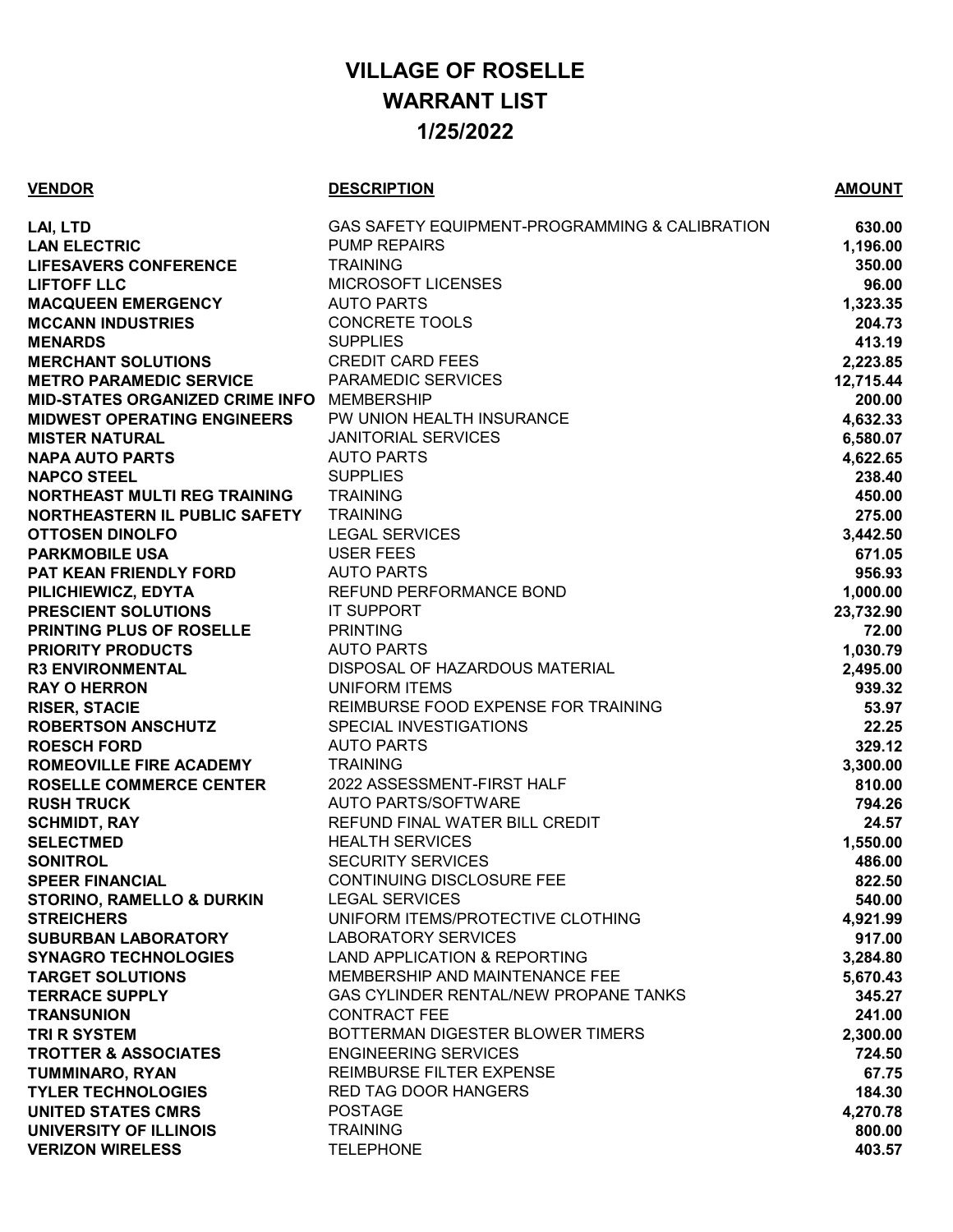# **VILLAGE OF ROSELLE WARRANT LIST 1/25/2022**

## **VENDOR DESCRIPTION AMOUNT**

| <b>VILLARREAL, MITCHELL</b> | REIMBURSE COMMERCIAL DRIVER PERMIT EXPENSE | 20.00      |
|-----------------------------|--------------------------------------------|------------|
| WALKER CONSULTANTS          | METRO 19 DEVELOPMENT PARKING GARAGE        | 2,610.00   |
| <b>WAREHOUSE DIRECT</b>     | <b>OFFICE SUPPLIES</b>                     | 208.19     |
| WARING, JOHN                | REFUND FINAL WATER BILL CREDIT             | 26.02      |
| <b>WEATHER BY REQUEST</b>   | WEATHER FORECASTING SERVICE JAN-APR        | 840.00     |
|                             | <b>CHECK RUN TOTAL</b>                     | 890.896.99 |